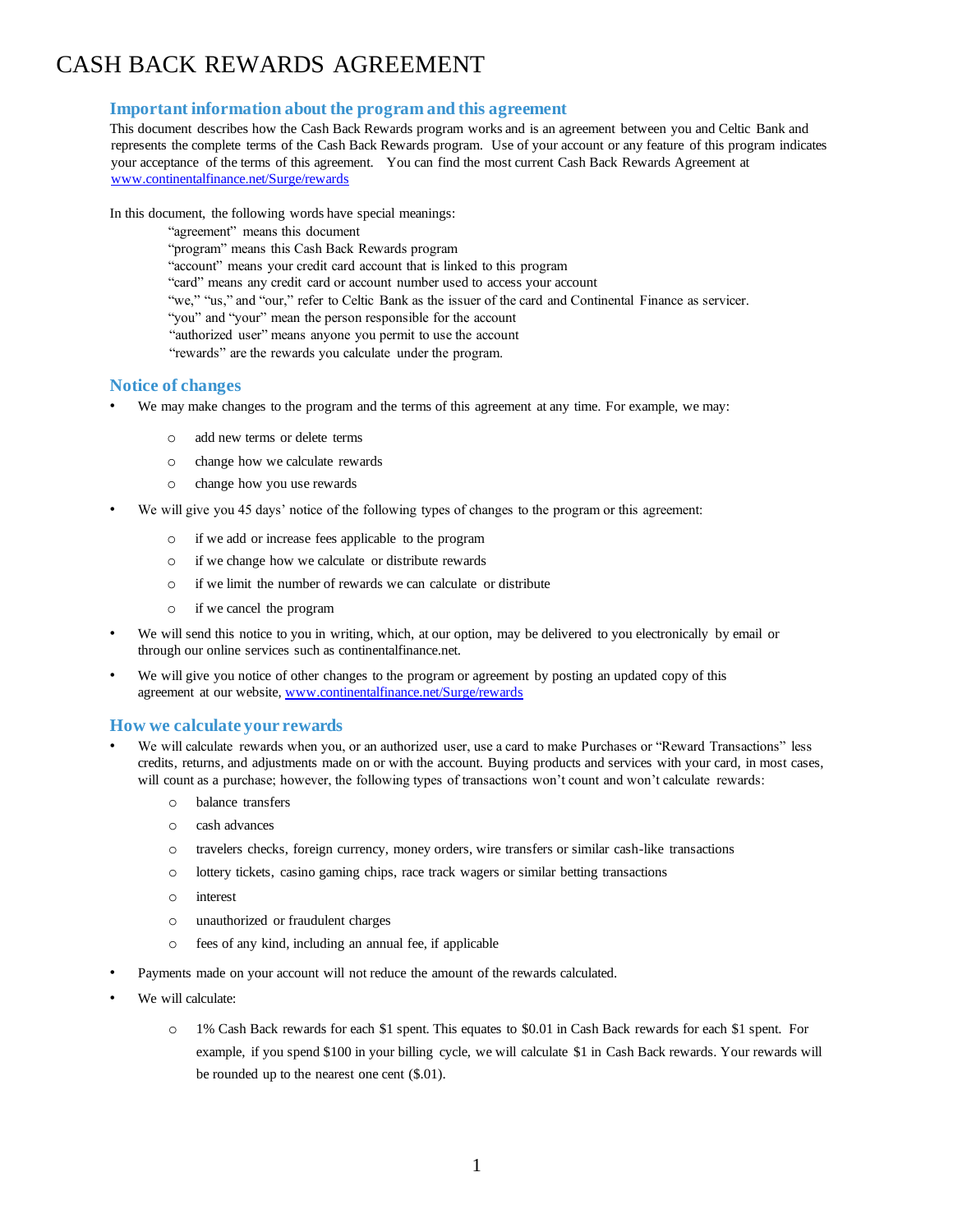## **Other information about the calculating and availability of rewards**

- Rewards are calculated at the close of each monthly billing cycle, based on the purchases made during that billing cycle minus any credits, returns, and adjustments.
- You will see rewards we have calculated on your monthly card billing statement.
- Your rewards will be distributed automatically as a statement credit only on a monthly basis from the time your account was activated.
- There is no minimum redemption amount for rewards.
- There is no limit to the total rewards we will calculate and distribute as long as the program continues and your account is open and in good standing.
- **Statement credits will reduce your account balance, but cannot be applied toward any minimum payment requirement and are otherwise subject to the terms and conditions applicable to your account.**
- Your rewards will never expire but could be forfeited. See "How you could lose your rewards" below.
- Rewards calculated by the primary cardholder and any authorized user(s) will be added to the primary cardholder's rewards balance.
- You have no property rights or other legal interest in rewards. Rewards have no cash value or value of any kind until they are fully redeemed.
- Rewards may not be sold, transferred or assigned.

#### **How you could lose your rewards**

- Your rewards don't expire as long as your account is open, however, you will lose all your rewards if:
	- o you voluntarily close your account before your rewards are distributed; or
	- o we close your account for any of the following reasons:
		- your account is otherwise in default under your Cardholder Agreement with us. (You fail to keep your account in good standing); or
		- you fail to comply with this or other agreements you have with Celtic Bank; or
		- you file for bankruptcy; or
		- you die or become incapacitated; or
		- you or any authorized user on the account, engage in fraudulent activity on this account; or
		- you or any authorized user on the account, engage in any illegal activity through the use of the program, or engage in activity that is deemed to be abusive or gaming conduct under the Program, as determined by us in our sole discretion.
	- o If we decide to cancel the program, we will automatically distribute your calculated rewards.
	- o We won't reinstate rewards you lose, unless we have made an error.

#### **Other important information you should know**

- If your rewards do not calculate properly due to an error in processing, we reserve the right to correct the amount of your rewards calculated.
- Rewards aren't your property and have no cash value. You can't transfer or move rewards unless expressly provided for in this agreement. Additionally, rewards can't be transferred by operation of law, such as by inheritance, in bankruptcy or in connection with a divorce.
- Your participation in the program may result in the receipt of taxable income from Celtic Bank. You are responsible for any tax liability, including disclosure requirements, related to participating in the program. Please consult your tax advisor if you have any questions about your personal tax situation.
- We are not responsible for any disputes you may have with any authorized users on your account about the program.
- Celtic Bank and their respective affiliates, directors, officers, employees, agents or contractors make no representations or warranties, either express or implied, including, those of merchantability, fitness for intended use or a particular purpose and otherwise arising by law, custom, usage, trade practice, course of dealing or course of performance.
- By participating in the program and accepting and using rewards calculated through the program, you (on your behalf and on behalf of any person to whom you give the benefits from the program) release, discharge, and hold harmless Continental Finance and its respective parent companies, subsidiaries, affiliates, agents, administrators, employees, officers, directors, successors, and assignees from all claims, damages, or liability including, but not limited to, physical injury or death, arising out of participation in the program.
- The program is void where prohibited by federal, state, or local law.